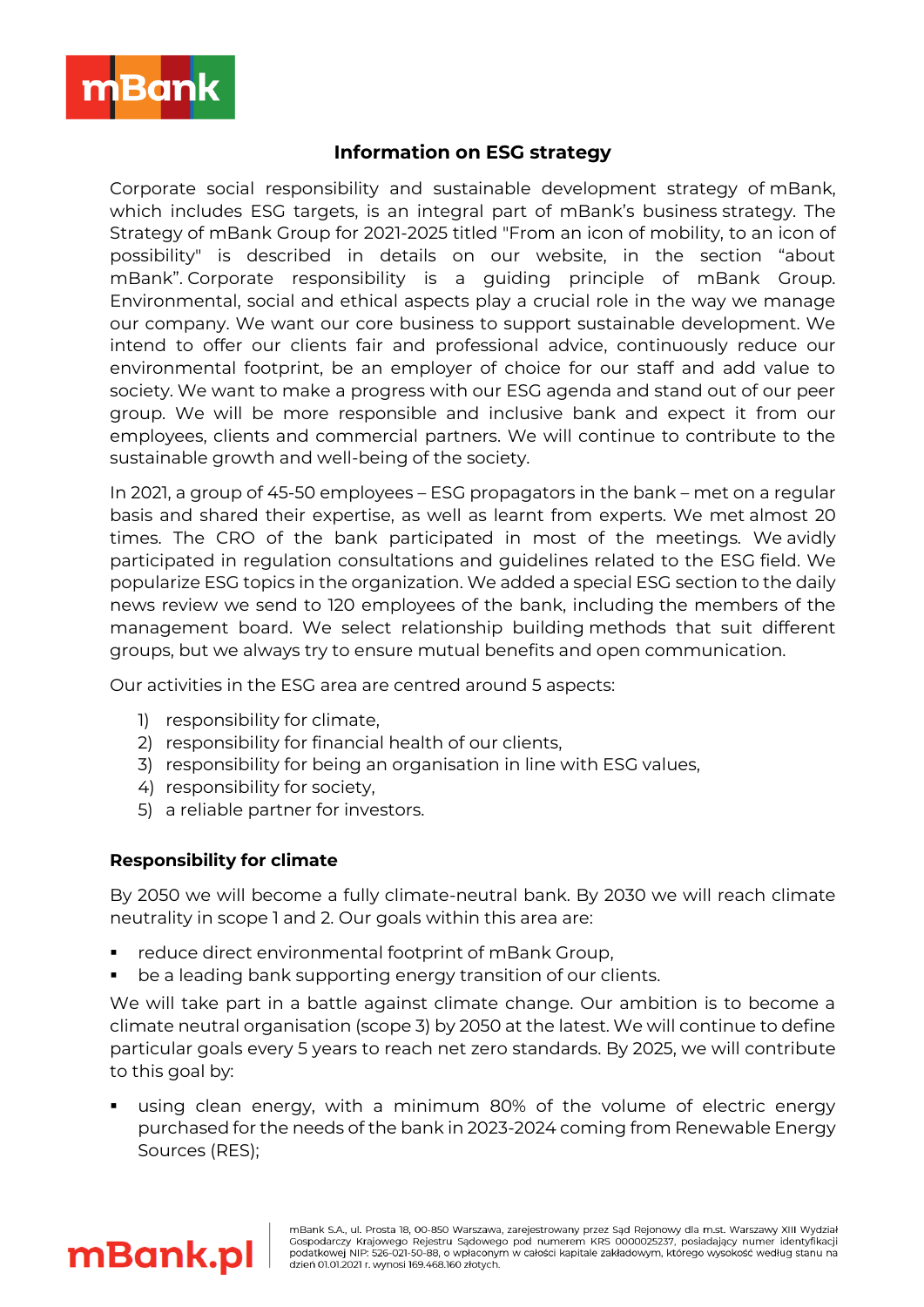

- reducing our emissions by gradual replacing of mBank's fleet with low-emission vehicles;
- calculating and reducing our carbon footprint and subject our estimation to an external audit;
- **•** diminishing our waste by giving a second life to no longer used, well-functioning equipment;
- **•** continuing elimination of paper from our processes and plastic cards;
- reviewing and amending our Credit Policy on Sectors Relevant to EU Climate Policy annually in order to support the provisions of the Paris Agreement.

We are the leader of RES financing in the Polish market. We intend to finance sustainable development, responsibly guide our clients in their energy transformation and encourage them to implement ESG standards in their business activity.

In the area of corporate and investment banking, we will provide PLN 10 billion of mobilized funds for climate improvement projects, including:

- **•** PLN 5 billion of own funds dedicated for new financing of green energy, waste management, e-mobility, and similar projects;
- PLN 5 billion from other sources such as consortia and green bonds issues for clients;
- a target to reach 5% of corporate clients with ESG-compliant products by 2023.

We will develop a business concept for green finance in the retail area. We intend to sell more mortgage loans collateralized on residential buildings that meet low carbon trajectory requirements. In the coming years, we will also increasingly prefer real estates reaching Net Zero Energy Building (NZEB) standard. We will introduce a special offer for small firms, favouring pro-ecological investments. We will continue to provide sustainable investment products for private banking customers and also to clients of the newly established investment fund company. We will actively promote ESG-compliant investment solutions in order to expand their share in our clients' total assets under mBank's management. By launching also other eco-friendly products, we want to be the first choice bank for customers looking for financing of eco-projects.

In 2023, we will conduct a review of climate goals and set targets for 2025.

## **Responsibility for financial health of our clients**

We support customers in safe and convenient banking as well as making conscious financial decisions. Our aim is to take care of good financial standing and future of our clients.

We want to be an ethical, fair and transparent organisation. We will educate and support our stakeholders in better understanding of our products, policies and activity. We want to help our customers in making conscious financial decisions. We will conduct responsible sale accompanied by clear and precise communication. We will also continue to promote safe online banking and personal data protection.

We communicate our prices and tariffs in a legible, comprehensible manner. We transparently present the risks associated with specific financial products. We believe such an approach will allow clients to use mBank's offer in an optimal way. We provide

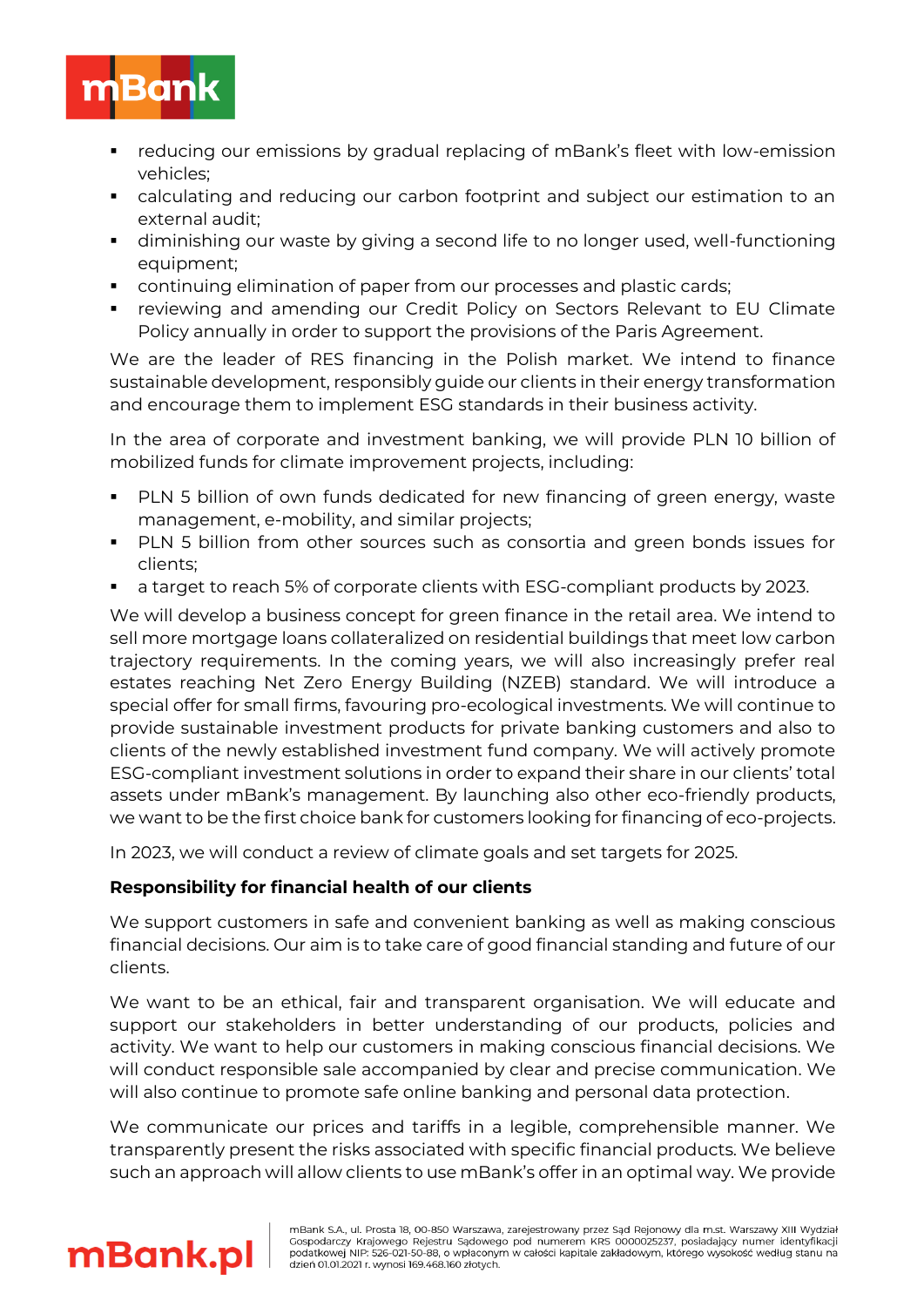

secure digital banking solutions and educate our clients and the general public in this field. To reinforce customers' awareness, we will repeat cybersecurity campaigns every year.

Conducting inclusive banking, we will continue to adjust our services to the needs of people with various disabilities. We will provide solutions enabling them to take advantage of our facilities and efficiently manage their personal finances. We will obtain respective certificates for our buildings and internet services. In each city, where we operate, we will have at least one fully accessible branch, without any barriers. To ensure equal access to banking services for everyone, we have in our offer a free basic account for those in need.

Our goals (transparency and ethics, inclusive banking):

- develop the personal finance management (PFM) functionalities;
- **•** continue educational campaigns on safe finances, including one cybersecurity campaign in each year of strategy implementation;
- use clear communication and plain language;
- have all newly opened branches accessible to people with disabilities;
- certify our buildings, customer service and internet websites by 2023.

### **Responsibility for being an organisation in line with ESG values**

We walk the talk. We first accomplish and then communicate. We build corporate culture based on values and incorporate ESG into our daily life. We aim to introduce ESG factors into business and employee processes.

We want to be authentic and ensure the transparency of our communication. All our external releases concerning ESG products and activities will be audited to meet four basic criteria: comprehensibility, attractiveness, materiality and building a competitive advantage.

We will introduce ESG factors into business and employee processes such as: recruitment and succession, onboarding, development activities, assessment of attitudes (feedback), methods of work and project management. By 2023, we will introduce a hybrid work system with flexible jobs (in areas where the physical presence of the employee is not required) and increase the number of mobile workplaces (wherever there is an access to the web).

We want to build an ESG-oriented working environment. We will educate our employees in the area of ESG by introducing programs that trigger a change of mindset. We will promote innovation, entrepreneurship, responsibility, cooperation, hybrid work environment and diversity. Members of the management board and top managers will have ESG-related goals to achieve (10% in OKR).

Our recruitment policy is aimed at creating a solid pool of diverse candidates and we are explicitly committed to combatting social biases. Our aim is to be open, fair and balanced organisation.

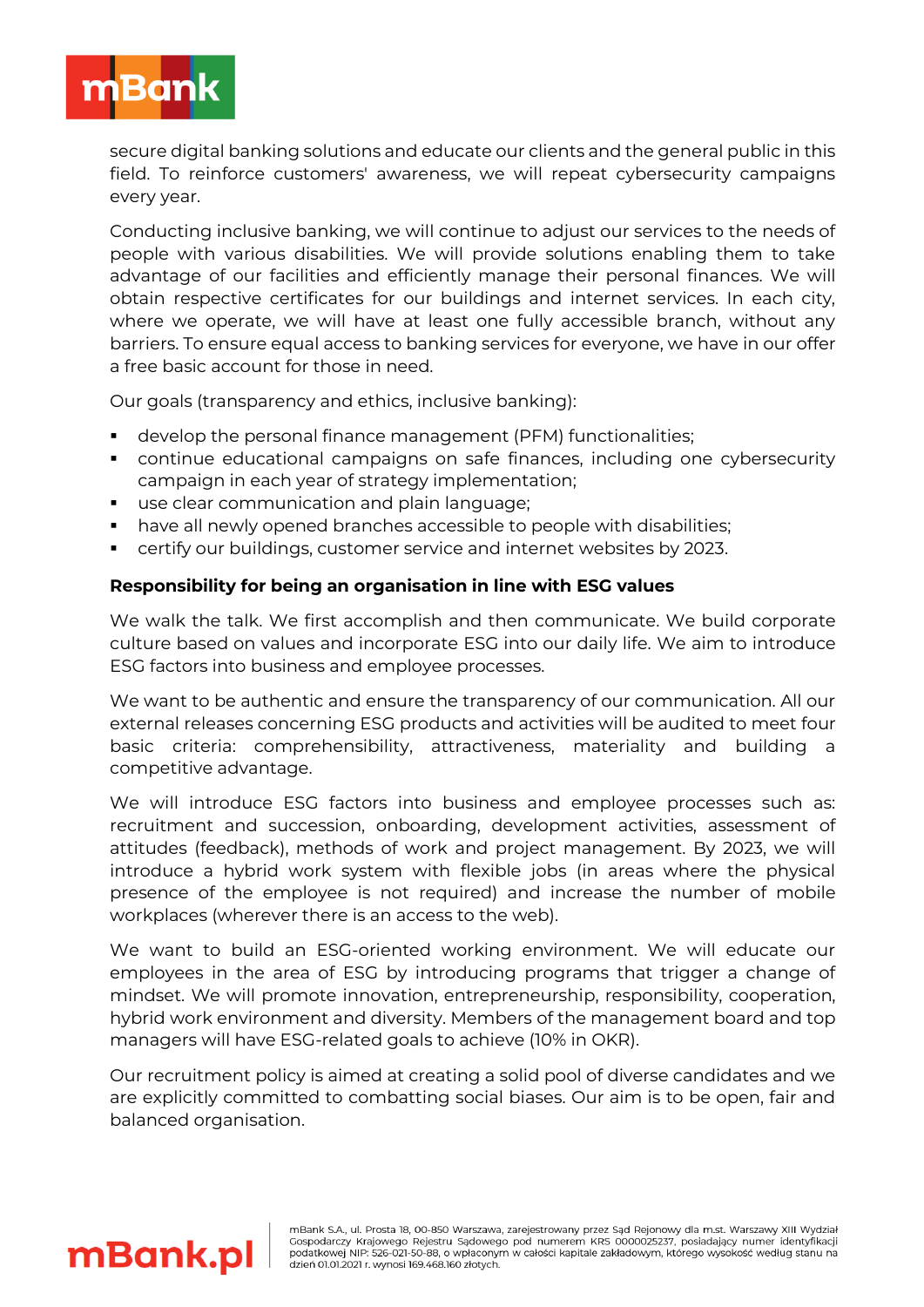

We will be evaluating all new financial products added to our portfolio. Each year, we will launch at least one ESG-compliant product in both retail and corporate business lines.

To promote justice and strong institutions, we have implemented anti-corruption measures, develop robust compliance function and take positions on relevant issues. We are engaged in the cooperation within the sector and with other organisations (e.g. trade associations, foreign aid banks), and take part in the initiatives supporting the achievement of Sustainable Development Goals on local, national and global level.

We expect ethical conduct across the whole organisation. We require it from ourselves and from our partners and suppliers. By the end of 2021, we will introduce a Supplier and Partners Code and incorporate ESG criteria in purchasing procedures. Starting from 2022, as part of new tenders, mBank will require to submit a declaration of compliance with the principles of social responsibility and sustainable development.

Our goals (authenticity):

- set 10% of TOP 100 managers' OKR (Objective and Key Results) goals related to ESG;
- implement Taxonomy in processes (including the credit process), procedures and products;
- develop each new banking product along with its ESG evaluation from 2022;
- ensure gender balance in the succession program, with a proportion of participants of a given gender at minimum 45%;
- preserve a gender diversity of the candidates in the final stage of the recruitment process (for managerial positions);
- implement a hybrid work system that will meet the needs of the employer and employees;
- expand responsible offer by launching at least one eco-product in every business line each year starting from 2021;
- cooperate only with partners and suppliers fulfilling ESG standards (in line with a code) by 2025;
- proactively promote the proper segregation of litter and organise a Clean Day event for employees once a year (a day dedicated for cleaning the Earth);
- have 90% of employees with a possibility to fulfil their jobs in a flexible manner by 2023;
- increase the share of people with disabilities within total employment to 2.5% by 2025.

## **Responsibility for society**

We will contribute to social well-being. We will be a responsible corporate citizen. We aim to act for the financial and non-financial benefit of the society.

We want to help develop mathematical skills of children and adolescents. We believe that mathematical knowledge affects a high level of competence in adult life and facilitates a good start in professional career. We will continue to support the

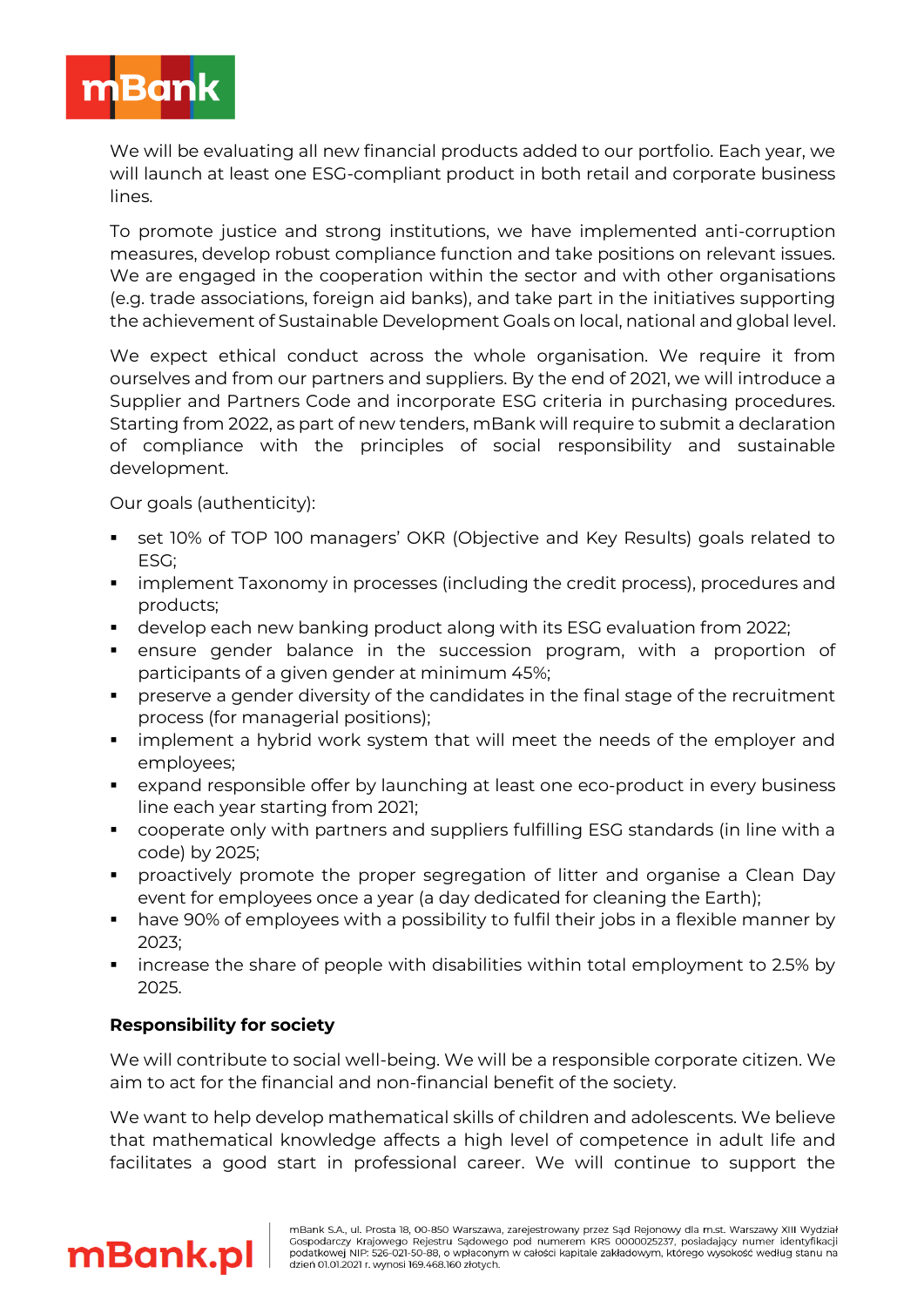

education of this subject in Poland through the activities of mBank Foundation (mFundacja).

We support organisations that work for a healthy and dignified life of the society. We will continue to cooperate with the Great Orchestra of Christmas Charity (WOŚP), which for years, has been supplying the health service with modern medical equipment. We have chosen WOŚP especially because it takes special care of the weakest groups of Poland's society.

We have also established a dedicated fund ("m jak malarstwo") to support and promote young painters. By buying their works, mBank will build a remarkable collection of contemporary art.

By providing health packages and differentiated well-being support to our employees and optionally also their families, we take care of their good physical and mental condition.

Our goals (a responsible corporate citizen):

- support the development of mathematical education in Poland through the activities of mBank Foundation (mFundacja), including grant programmes and competitions of national range;
- cooperate with the Great Orchestra of Christmas Charity (WOŚP);
- create a collection of paintings by young artists, which will be open to the public;
- **•** encourage to active participatory citizenship by launching an option to easy support NGOs and foundations directly from mBank's mobile application, allowing our clients to contribute and support the civil society.

#### **A reliable partner for investors**

We will continuously enhance our ESG disclosure standards to be favourably viewed by our shareholders and broader investment community.

We will provide the highest quality and transparency of our ESG disclosures, in line with market standards of reporting and communication. We will increase our credibility in the field of reliable ESG management by maintaining and improving mBank's ratings and position in leading indices, such as for example: MSCI ESG Rating, Sustainalytics ESG Risk Rating, Bloomberg Gender Equality Index, FTSE4Good (FTSE Russell).

Our goals:

- expand ESG disclosure in mBank Group's materials, including those dedicated to investors: management reports, presentations, as well as on the corporate website;
- increase availability, adjust terminology and categorization of non-financial data in accordance with the requirements of the leading analysts and the algorithms they use.